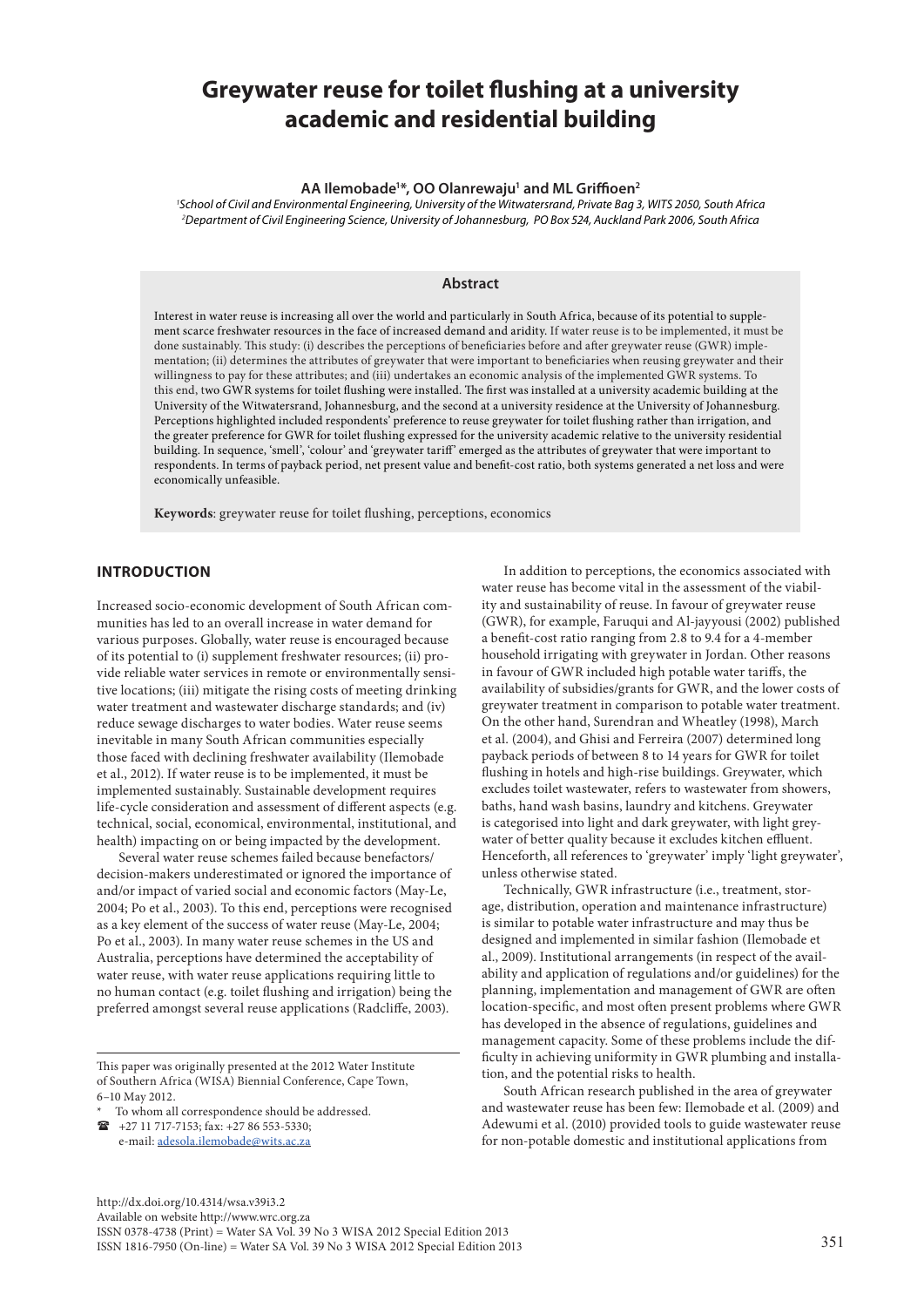centralised municipal supply; Wilson and Pfaff (2008) investigated perceptions of direct potable reuse of treated wastewater in Durban, South Africa; Carden et al. (2007) recommended guidelines for the management of GWR within non-serviced, low-income settlements; and Rodda et al. (2010) recommended guidelines for GWR for small-scale agricultural irrigation. In the Ilemobade et al. (2009) study, a significant percentage of the South African respondents surveyed recorded their preference for the reuse of non-potable waters for toilet flushing in comparison to other non-potable applications such as car washing. To this end, GWR for toilet flushing was investigated in this study.

The specific objectives of this study were:

- To describe non-residential (specifically, university academic) and residential (specifically, university residential) beneficiaries' perceptions of GWR for toilet flushing
- To determine the attributes of greywater that were important to beneficiaries when reusing greywater and their willingness to pay for these attributes
- To analyse the economics (specifically benefits, costs, net present values and payback periods) of the implemented GWR systems

## **RESEARCH METHODOLOGY**

## **The description of beneficiaries' perceptions of GWR for toilet flushing**

Self-administered questionnaires were used to determine perceptions of GWR for toilet flushing, the attributes of greywater that were important to beneficiaries when reusing greywater and their willingness to pay for these attributes. To this end, four questionnaires were developed and administered prior to and after implementation of GWR (see Table 1). Questionnaire 1 solicited respondents' perceptions of GWR for toilet flushing prior to and immediately after the implementation of the GWR systems. About 3 months after GWR implementation, Questionnaire 2, which followed up on some items in Questionnaire 1, was administered to respondents. Questionnaire 3 followed up on some items in Questionnaires 1 and 2 about 7 months after implementation. Questionnaire 4, administered about 14 months after implementation, followed up on some items in Questionnaires 1, 2 and 3 and requested beneficiaries' responses to the attributes of greywater that were important to them during reuse. Several sites were initially investigated as locations for the proposed GWR systems. Based on available funds and approvals received, a GWR system was implemented at a university academic building at WITS (i.e. the School of Civil and Environmental Engineering, University of the Witwatersrand, Johannesburg) and at a residential building at UJ (i.e. Unit 51A, Student Town, University of Johannesburg, Kingsway Campus). Thus, the respondents used in this study were based at WITS and UJ.

Po et al. (2003) identified the following factors which influenced perceptions of water reuse and, consequently, the acceptance of a water reuse scheme: disgust or 'yuck'; risks associated with reuse; uses of greywater; sources of greywater; and the issue of choice. The first section of Questionnaires 1 to 4 (see Table 2) contained statements, based on the factors above, requiring respondents to select the option that was most applicable to them using the 5-point scale provided, i.e. 'Strongly agree', 'Agree', 'Neutral', 'Disagree', and 'Strongly disagree'. The second section was open-ended and requested respondents to either list reasons (personal, cultural, religious or otherwise) why they may/may not use greywater for toilet/urinal flushing or garden watering, or make any comments.

Open-ended responses in the second section of the questionnaires were tabulated and grouped according to similarities and differences, while responses to statements in the first section were entered into a Microsoft Excel spreadsheet to determine response frequencies. The first two and last two responses on the scale were often collapsed to simplify the results generated.

Meetings with respondents typically began with the administration of the relevant questionnaire. This was done to garner the perceptions of respondents prior to the awareness/ education sessions. Hence, respondents' perceptions were not tainted by the information subsequently presented. Thereafter, awareness and education activities (some of which are listed below) were carried out. These activities elicited the cooperation of the respondents in the implementation of the GWR systems; clarified project objectives; explained how the GWR systems would work (prior to implementation) or worked (after implementation); allayed concerns due to issues such as greywater colour, unpleasant smells, and potential health risks; and received guidance on strategic issues. Critical issues expressed during these activities were fed into subsequent questionnaires and monitored over time. Awareness and education activities included:

- Seminars on GWR were presented by final-year B.Sc. students.
- Before and after GWR implementation, awareness sessions were held with different stakeholders, e.g. technical staff, different undergraduate classes, and residents.
- Size A3, A4 and A5 posters were put up in the buildings where the GWR systems were implemented.

| <b>TABLE 1</b><br>Profile of respondents |                      |                                                 |                          |               |  |  |  |  |  |  |  |
|------------------------------------------|----------------------|-------------------------------------------------|--------------------------|---------------|--|--|--|--|--|--|--|
| Year                                     | <b>Ouestionnaire</b> | When administered                               | Respondents              | <b>Number</b> |  |  |  |  |  |  |  |
| 2008                                     | Questionnaire 1      | Prior to GWR system implementation              |                          | 253           |  |  |  |  |  |  |  |
| 2010                                     | Questionnaire 1      | Immediately after GWR system implementation     | <b>WITS</b>              | 139           |  |  |  |  |  |  |  |
| 2010                                     | Questionnaire 2      | About 3 months after GWR system implementation  | (students)<br>and staff) | 120           |  |  |  |  |  |  |  |
| 2010                                     | Questionnaire 3      | About 7 months after GWR system implementation  |                          | 168           |  |  |  |  |  |  |  |
| 2009                                     | Questionnaire 1      | Prior to GWR system implementation              |                          | 13            |  |  |  |  |  |  |  |
| 2010                                     | Questionnaire 1      | Immediately after GWR system implementation     |                          | 14            |  |  |  |  |  |  |  |
| 2010                                     | Questionnaire 2      | About 3 months after GWR system implementation  | UJ (female<br>residents) | 13            |  |  |  |  |  |  |  |
| 2010                                     | Questionnaire 3      | About 7 months after GWR system implementation  |                          | 15            |  |  |  |  |  |  |  |
| 2011                                     | Ouestionnaire 4      | About 14 months after GWR system implementation |                          | 12            |  |  |  |  |  |  |  |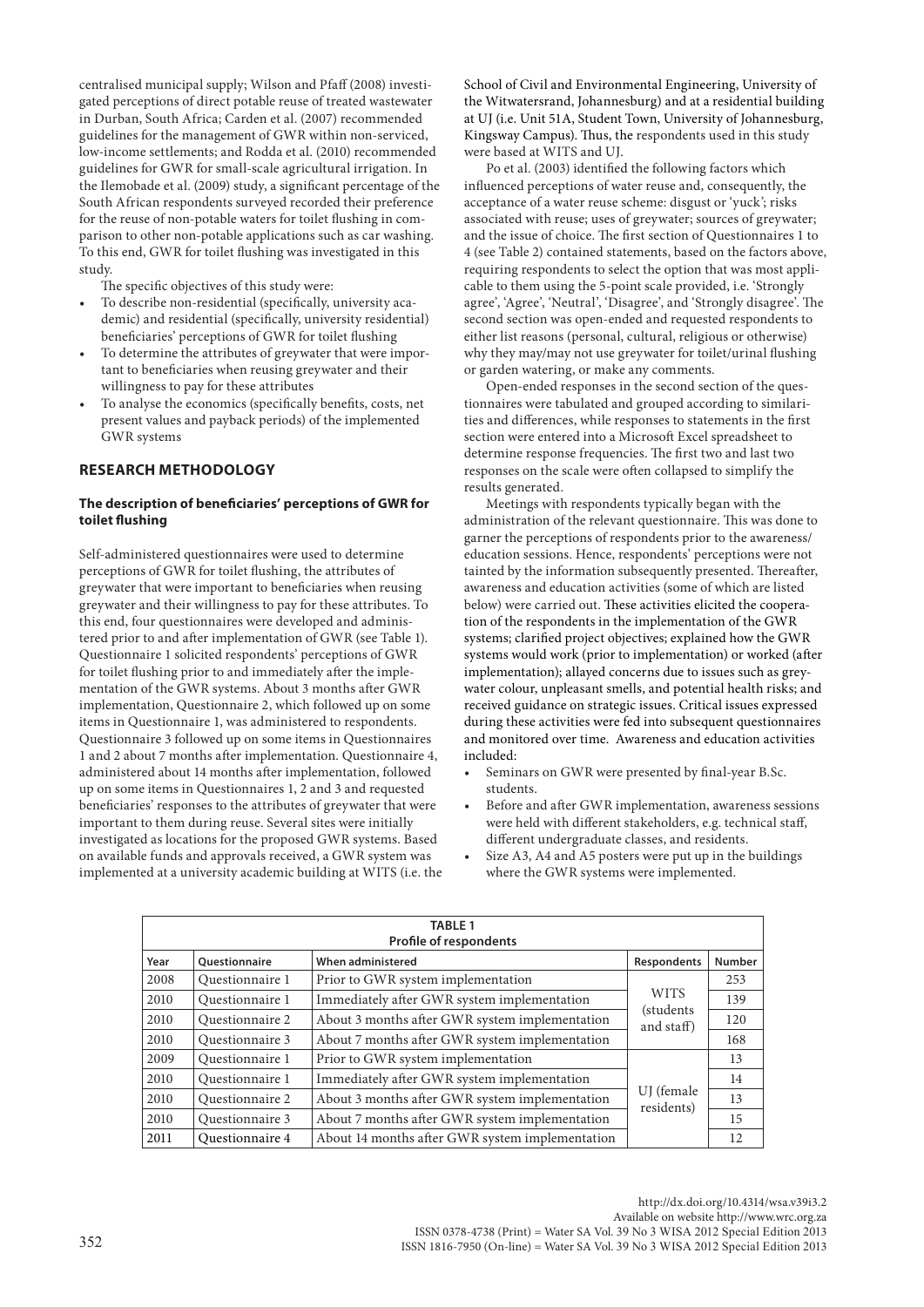#### **TABLE 2**

**Extract from Questionnaire 1 showing the first section**

*AIM: This questionnaire aims to determine perceptions to using treated greywater for toilet/urinal flushing or garden watering. Your responses will be confidential.*

**To what extent do you agree with each of the following statements? Please tick (√) against the option that is most applicable to you using the 5-point scale provided.**

| S/N            | <b>Statement</b>                                                                                                                                                                                                                                                                                                                                                 |                |       |         |          |                   |
|----------------|------------------------------------------------------------------------------------------------------------------------------------------------------------------------------------------------------------------------------------------------------------------------------------------------------------------------------------------------------------------|----------------|-------|---------|----------|-------------------|
|                |                                                                                                                                                                                                                                                                                                                                                                  | Strongly agree | Agree | Neutral | Disagree | Strongly disagree |
| $\mathbf{1}$   | Using treated greywater for toilet/<br>urinal flushing or garden watering is<br>disgusting                                                                                                                                                                                                                                                                       |                |       |         |          |                   |
| $\overline{2}$ | I am concerned about people getting<br>sick from using treated greywater for<br>toilet/urinal flushing                                                                                                                                                                                                                                                           |                |       |         |          |                   |
| 3              | I am comfortable using treated grey-<br>water for toilet/urinal flushing                                                                                                                                                                                                                                                                                         |                |       |         |          |                   |
| $\overline{4}$ | I will only be prepared to use treated<br>greywater for toilet/urinal flushing<br>or garden watering during a water<br>shortage                                                                                                                                                                                                                                  |                |       |         |          |                   |
| 5              | <b>SPECIFIC TO RESIDENTS OF THE</b><br><b>UJ RESIDENTIAL BUILDING: I am</b><br>comfortable with a dual water distri-<br>bution system to be installed where I<br>currently reside<br>or<br><b>SPECIFIC TO STUDENTS AND</b><br>STAFF OF THE WITS ACADEMIC<br>BUILDING: I am comfortable with a<br>dual water distribution system to be<br>installed at the School |                |       |         |          |                   |

- GWR formed a portion of some water-related undergraduate and postgraduate lectures and assessments.
- Over a period of 4 years from the commencement of the GWR project, a South African Water Research Commission Reference Group provided advice.

#### **The GWR for toilet flushing sites and systems**

As mentioned earlier, a GWR system was implemented at WITS and UJ. On a peak day, the WITS building housed about 300 staff and students. Although there are 12 toilets in the building, due to limited funding, only 2 toilets (1 male and 1 female) were retrofitted to flush with greywater. The UJ building comprised 2 floors and housed 2 toilets, 1 shower, 1 bathtub and 3 hand basins on each floor. Two toilets (one on each floor) were retrofitted to flush with greywater.

The GWR system, schematically depicted in Fig. 1 (letters given for each component below correspond to labels used in Fig. 1), was implemented at both sites. Greywater is collected from 12 bathroom hand basins (a) at WITS and from 2 showers and 2 baths at UJ (a). The greywater then passes through a chlorinator (b) which disinfects the effluent using chlorine blocks before it passes through two 2-mm sieves (c) in series which are housed within a cylindrical pipe (d). Cistern blocks (e), which provide colour and further disinfection to the greywater are inserted into one of the 2 mm sieves weekly. The sieved greywater is then stored within a 200 ℓ greywater tank (f) which houses 2 submersible pumps (each pump is connected to a toilet). When pressed, the bell switch (g), which is mounted on the wall close to the toilet cistern, activates its pump within the greywater tank and conveys the sieved greywater into the toilet bowl (h) for flushing. A knob (i), located on the municipal supply into the cistern provides a primary back-up when the greywater system fails. The knob is simply turned to revert to the municipal supply. A tank (j), situated close to the greywater tank, stores municipal potable water at WITS (rainwater at UJ) and provides an additional back-up water supply to the greywater tank when greywater drops below a prescribed level. Several overflow pipes (k, l, m) convey excess greywater to the sewer.

## **Determination of the attributes of greywater that were important to beneficiaries when reusing greywater and willingness to pay for these attributes**

The 4th section of Questionnaire 4 was used to collect the data required for this section (see Table 3). The attributes of greywater investigated were the attributes that respondents highlighted during awareness/questionnaire administration sessions as important to them. The attributes highlighted were *colour*, *smell* and *greywater tariff*, and Table 3 was developed based on the various combinations of these 3 attributes i.e.



*Figure 1*

*Schematic of the GWR systems installed at WITS and UJ*

*a = greywater collection pipes; b = disinfection of greywater using chlorine blocks; c = two 2-mm sieves in series; d = cylindrical pipe housing the sieves; e = cistern blocks for colouring and disinfection; f = 200 ℓ greywater tank; g = bell switch within the toilet cubicle which activates the pump that conveys greywater to the toilet bowl; h = toilet bowl; i = knob to turn on the municipal supply which is the primary back-up to the greywater tank; j = tank storing municipal potable water at WITS and rainwater at UJ providing additional back-up to the greywater tank; k, l, m = overflow pipes to the sewer.*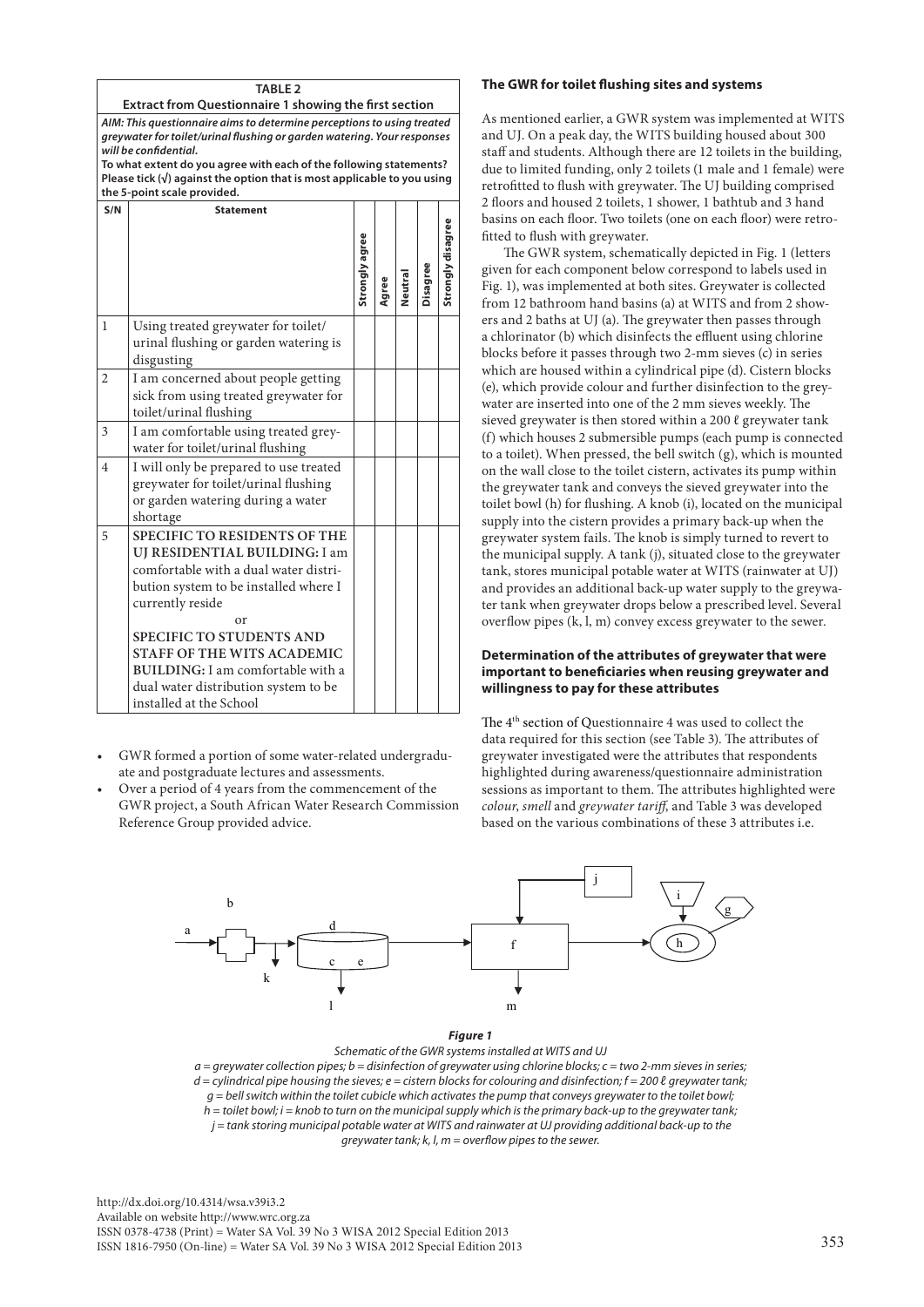| <b>TABLE 3</b>                                                                                                                                                                                            |                             |                                                                                  |                                              |  |  |  |  |  |  |  |
|-----------------------------------------------------------------------------------------------------------------------------------------------------------------------------------------------------------|-----------------------------|----------------------------------------------------------------------------------|----------------------------------------------|--|--|--|--|--|--|--|
| <b>Extract from Questionnaire 4 showing the fourth section</b>                                                                                                                                            |                             |                                                                                  |                                              |  |  |  |  |  |  |  |
| The table below presents a list of 12 different combinations of 3<br>GWR attributes (colour, smell and greywater tariff). Kindly rank each<br>combination from 1(least desirable) to 12 (most desirable). |                             |                                                                                  |                                              |  |  |  |  |  |  |  |
| Colour<br>(value)                                                                                                                                                                                         | Smell (value)               | Greywater tariff per<br>$m3$ (as a % of the<br>drinking water tariff)<br>(value) | Respondent's<br>preference<br>(from 1 to 12) |  |  |  |  |  |  |  |
| $Grey1$ (1)                                                                                                                                                                                               | Pleasant <sup>3</sup> $(1)$ | 50(1)                                                                            |                                              |  |  |  |  |  |  |  |
| Grey(1)                                                                                                                                                                                                   | Pleasant (1)                | 75 (1.5)                                                                         |                                              |  |  |  |  |  |  |  |
| Grey(1)                                                                                                                                                                                                   | Pleasant $(1)$              | 100(2)                                                                           |                                              |  |  |  |  |  |  |  |
| Grey(1)                                                                                                                                                                                                   | Unpleasant (2)              | 50(1)                                                                            |                                              |  |  |  |  |  |  |  |
| Grey(1)                                                                                                                                                                                                   | Unpleasant (2)              | 75(1.5)                                                                          |                                              |  |  |  |  |  |  |  |
| Grey(1)                                                                                                                                                                                                   | Unpleasant (2)              | 100(2)                                                                           |                                              |  |  |  |  |  |  |  |
| Blue <sup>2</sup> $(2)$                                                                                                                                                                                   | Unpleasant (2)              | 50(1)                                                                            |                                              |  |  |  |  |  |  |  |
| Blue $(2)$                                                                                                                                                                                                | Unpleasant (2)              | 75(1.5)                                                                          |                                              |  |  |  |  |  |  |  |
| Blue $(2)$                                                                                                                                                                                                | Unpleasant (2)              | 100(2)                                                                           |                                              |  |  |  |  |  |  |  |
| Blue $(2)$                                                                                                                                                                                                | Pleasant (1)                | 50(1)                                                                            |                                              |  |  |  |  |  |  |  |
| Blue $(2)$                                                                                                                                                                                                | Pleasant $(1)$              | 75 (1.5)                                                                         |                                              |  |  |  |  |  |  |  |
| Blue $(2)$                                                                                                                                                                                                | Pleasant (1)                | 100(2)                                                                           |                                              |  |  |  |  |  |  |  |

#### *Note:*

**1** *Grey = original colour of the greywater*

**2** *Blue = greywater colour when mixed with cistern blocks*

**3** *Pleasant = this smell can either be the smell of the greywater with chlorine and/or cistern block*

2 options for *colour* (grey or blue) x 2 options for *smell* (pleasant or unpleasant) x 3 options for *tariff* (50%, 75% or 100% of the drinking water tariff) = 12 options. Respondents were asked to rate their preference for each combination on a scale of 1 (least desirable) to 12 (most desirable). Interestingly, the attributes highlighted above were the attributes highlighted by respondents in Hurlimann and McKay's (2007) study. Questionnaire 4 was only administered to the UJ respondents because the UJ site is a residence where students are required to pay for services. At WITS, an academic building, this is not the case.

Conjoint analysis (CA) was used to evaluate respondents' preferences for the different attributes of greywater and to estimate willingness to pay for these attributes. SPSS (Statistical Package for the Social Sciences) version 16.0.1 was used in the analysis. An ordinary least squares (OLS) method was used to estimate the coefficients and the statistical significance of the greywater attributes. The objective of an OLS CA is to produce a set of additive regression equations that identify each respondent's preferences amongst different attribute combinations. Hence, the OLS method solves for preferences using a set of dummy independent variables which may take a value between 0 (unimportant attribute) and 1 (important). The model used in this study (after Hurlimann and McKay, 2007) considered the 3 attributes of greywater and is expressed as:

$$
U = \beta_1 \left( \text{colour} \right) + \beta_2 \left( \text{small} \right) + \beta_3 \left( \text{greywater tariff} \right) + ej \quad (1)
$$

where *U* is the utility (respondent's preference score) for a particular combination of the 3 attributes. Values for each attribute are presented in Table 3.  $\beta_1$ ,  $\beta_2$  and  $\beta_3$  are coefficients for *colour*, *smell* and *tariff*, while *ej* is a constant.

Willingness to pay (WTP) was calculated using Eq. (2) (Hurlimann and McKay, 2007):

$$
WTP = \beta c/\beta y \tag{2}
$$

where βc represents the coefficient for *colour* or *smell* and βy represents the coefficient for *greywater tariff*.

#### **Economic analysis of the implemented GWR systems**

The economic analysis presented below attempted to determine all plausible costs and benefits associated with GWR for toilet flushing at both sites.

#### *Economic costs*

The economic costs of the GWR system were the cost of: (i) system design, purchase and installation and (ii) operation and maintenance. The installation costs were dependent on the retrofit requirements at each site. Operation and maintenance costs included costs of (i) energy required for pumping, (ii) maintenance, and (iii) disinfection.

#### *Health risk*

The Disability Adjusted Life Year (DALY) index was employed to estimate the number of healthy years that may be lost annually due to diarrhoea caused by GWR for toilet flushing at WITS and UJ. The DALY, which was developed by the World Health Organisation and the World Bank, estimates the impact of life loss caused by death and deformity after disease. One DALY corresponds to one lost year of healthy life (WHO, 2007). Worldwide, unsafe water and lack of hygiene are key risk factors causing diarrhoea, which results in the annual death of 4.9 out of every 1 000 children aged less than 5 years in developing countries (Kosek et al., 2003). In South Africa, diarrhoea accounts for 3.1% of total annual deaths (about 43,000) and is the 8th largest cause of death nationally (Pegram et al., 1998). Among children under 5, diarrhoea constitutes 84% (13 368) of the causes of all deaths attributable to unsafe water, sanitation and hygiene, and 8.8% of the DALY for this age group (Bradshaw et al., 2003). For diarrhoea, Lewin et al. (2007) published a DALY number of 386 160 for South Africa.

The major health risk from GWR for toilet flushing is the ingestion of pathogens from hand to mouth contact after toilet use. In this study, therefore, the DALY due to diarrhoea caused by GWR for toilet flushing at the different sites was calculated using a direct valuation method. The *health risk*, in terms of cost, was determined by multiplying the *DALY number* due to diarrhoea caused by the GWR project and the *DALY unit cost*.

The *DALY number* due to diarrhoea was calculated based on the most probable pathogenic organism which causes diarrhoea. According to Ottoson and Stenstroem (2003), pathogenic organisms that cause diarrhoea include faecal bacteria, *Campylobacter*, enteric viruses (especially rotavirus), and protozoa (especially *Cryptosporidium*). Amongst the four, *Campylobacter* produced the highest *DALY per person per annum* due to toilet flushing (Ottoson and Stenstroem, 2003) and presented the highest risk of diarrhoea to the GWR beneficiaries (Olanrewaju, 2013). Therefore, the *DALY number per annum* due to diarrhoea caused by the WITS GWR project:

= the *Campylobacter DALY per person per annum* due to toilet flushing × *number of WITS students and staff that use the GWR system*. Since on a peak day, 300 staff and students occupy the building, which houses 12 toilets, the ratio of toilets to occupants is 1:25. On any one day, therefore, approximately 50 occupants will use the 2 GWR toilets. (3)  $= 1.62 \times 10^{-2} \times 50$  $= 0.81$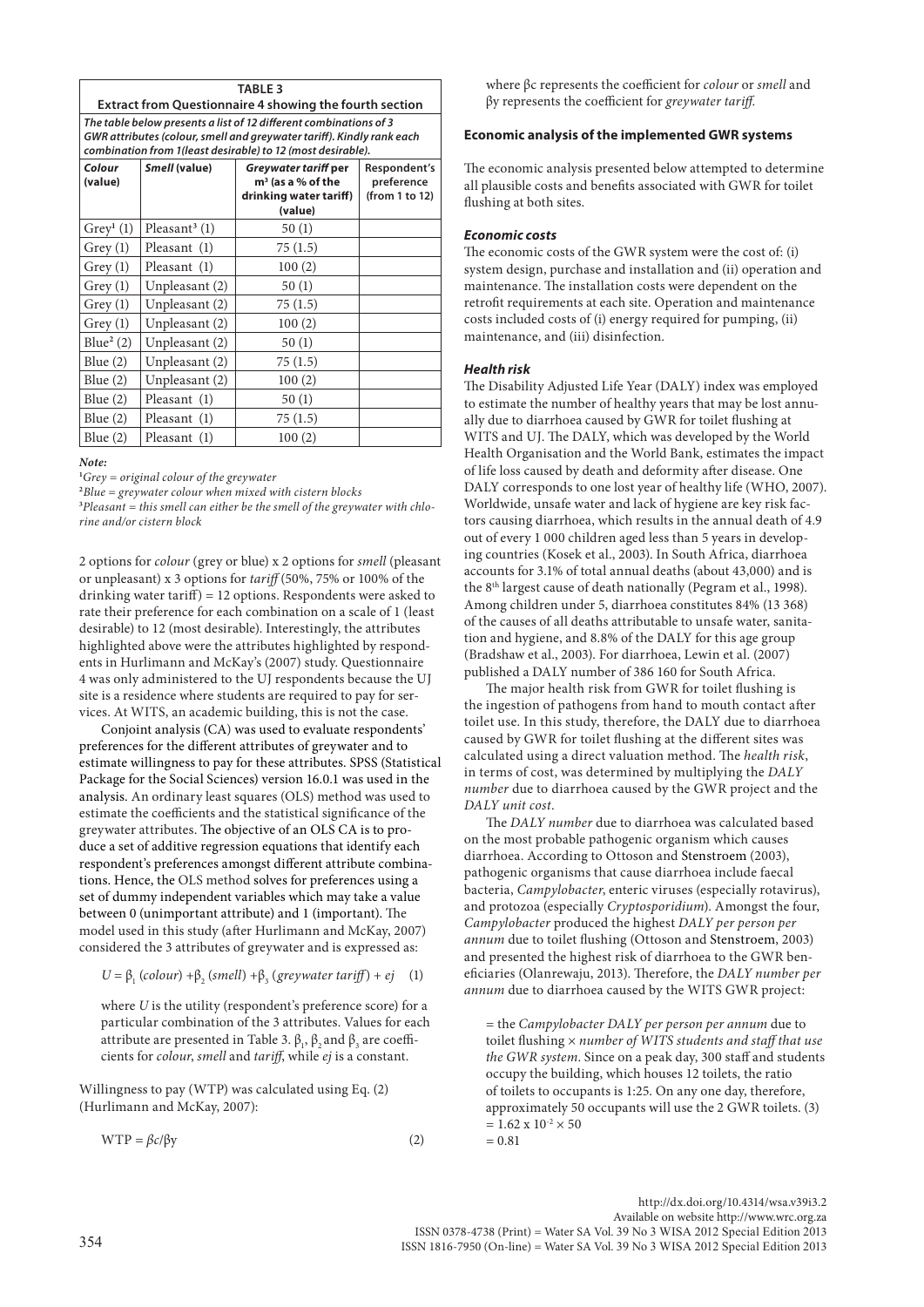The *DALY number per annum* due to diarrhoea caused by the UJ GWR project

= the *Campylobacter DALY per person per annum* due to toilet flushing × *number of UJ students using the GWR system*. Since 16 residents occupy the UJ building which houses 4 toilets, the ratio of toilets to occupants is 1:4. On any one day therefore, approximately 8 occupants will use the 2 GWR toilets (4)

 $= 1.62 \times 10^{-2} \times 8$ 

 $= 0.13$ 

According to Pegram et al. (1998), the total cost of diarrhoea treatment in South Africa was estimated to be R3.375 billion/ year in 1995. With a moderate 5% annual inflationary increase, the cost of treating diarrhoea as at 2009 was estimated in this study to be R6.68 billion. Therefore:

The South African *DALY unit cost* due to diarrhoea

= Total cost of diarrhoea treatment in South Africa (Pegram et al., 1998) / South African *DALY* due to diarrhoea (Lewin et al., 2007) (5)  $=$  R6.68  $\times$  10<sup>9</sup> / 386 160 *DALY* = R17 298.53 per *DALY*

Therefore, the *health risk per annum* due to diarrhoea caused by GWR for toilet flushing

 $=$  *DALY number per annum*  $\times$  the *DALY unit cost* (6)  $= 0.81 \times R17298.53 = R14011.81$  (at WITS)

 $= 0.13 \times R17 298.53 = R2 248.81$  (at UJ)

#### *Economic benefit*

The economic benefit of GWR for toilet flushing is the savings in municipal potable water resulting from reuse. This benefit was calculated by multiplying the prevailing water tariff by the potable water saved. The Johannesburg Water 2010 tariff for potable water was R10.58/kℓ and, historically, this tariff has increased between 7 and 14% per annum. Therefore, a 10% increase per annum was employed in this study. Potable water saved was determined by logging demand within each building over similar months before and after GWR implementation and subtracting the 'after' from the 'before' values.

At WITS, the average potable water saved due to GWR in 2 of the 12 toilets amounted to 220 ℓ/day. These savings occurred during the months of November 2009 (before GWR implementation) and November 2010 (after). These months fell within the off-peak months of the WITS academic calendar and, thus, the average potable water saved was multiplied by a factor of 2 to bring the average potable water saved during normal academic months to 440 ℓ/day. The potable water saved at UJ due to GWR in 2 of the 4 toilets amounted to 139 ℓ/day. This savings occurred during the months of August and September 2009 (before GWR implementation) and August and September 2010 (after). Due to the winter-term break which fell within the months of July and August, a factor of 2 was employed to bring the average potable water saved to 278 ℓ/day during normal academic months.

#### *Environmental benefit*

The environmental benefit is the savings due to the reduction in sewage to be treated due to GWR for toilet flushing multiplied by the sewage tariff. In essence, the greywater collected resulted in the reduction of sewage being conveyed to the sewage treatment works downstream. From Van Zyl et al. (2006), 83% of potable water demanded in a middle-income area typically

becomes sewage. The quantity of sewage not discharged into the sewer due to GWR was therefore estimated to be 83% of the potable water saved.

## *Benefit-cost ratios, net present values and payback period analysis*

Costs and benefits were evaluated using Eqs. (7) and (8).  $C_{\alpha}$ represents economic cost and  $C_p$  represents health risk.  $B_{\rm C}$ represents economic benefit while  $B<sub>r</sub>$ , environmental benefit. The annual discount rate employed was 10% over the 20-year GWR design life. If a benefit to cost ratio  $> 1$ , then the project is economically feasible.

$$
C = Co + Cp
$$
  
\n
$$
B = Bo + BE
$$
 (7)

Net present value (NPV) calculations discount and then aggregate each future cost and benefit to a present value using a discount rate. A positive NPV indicates a net benefit. When evaluating different schemes, those with higher NPV values are more favourable. NPV is computed using Eq. (9):

$$
NPV = \sum_{t=1}^{T} \frac{C_t}{(1+r)^t} - C_0
$$
\n(9)

where *r* is the [discount rate,](http://en.wikipedia.org/wiki/Discount_rate)  $C_t$  is the net cash flow and *T* is design life of the system*.*

Payback period, which is the time taken to gain a financial return equal to the original investment, is determined using Eq. (10):

Payback period = investment required/net annual cash

\n
$$
inflow
$$

\n(10)

## **RESULTS AND DISCUSSION**

## **The description of beneficiaries' perceptions of GWR for toilet flushing**

#### *Disgust or 'yuck'*

As can be seen in Fig. 2, there was significant disagreement (especially at the WITS site) to Statement 1 of Table 2 (i.e. 'Using treated greywater for toilet/urinal flushing or garden watering is disgusting') prior to and immediately after GWR implementation.

## *Risks associated with GWR*

Perceptions of risk are often related to health risks arising from GWR. People may perceive GWR to be risky because (i) the use of the water source is perceived as 'unnatural'; (ii) it may be perceived as harmful to people; (iii) their decision to reuse greywater may be irreversible; and (iv) the quality and safety of the greywater is not within their control. Responses to Statement 2 in Table 2 (i.e. 'I am concerned about people getting sick from using treated greywater for toilet/urinal flushing') are shown in Fig. 3. From the figure, similar percentages of WITS respondents were concerned about people getting sick from using treated greywater for toilet/urinal flushing in the 2008 and 2010 surveys. At UJ, however, the percentage of respondents who were concerned was much higher in 2009 (64%) than in 2010 (50%). The noticeable drop in the percentage of concerned UJ respondents may be attributed to either or both reasons: an increased level of confidence in the project team which ensured the GWR system was hygienic and optimally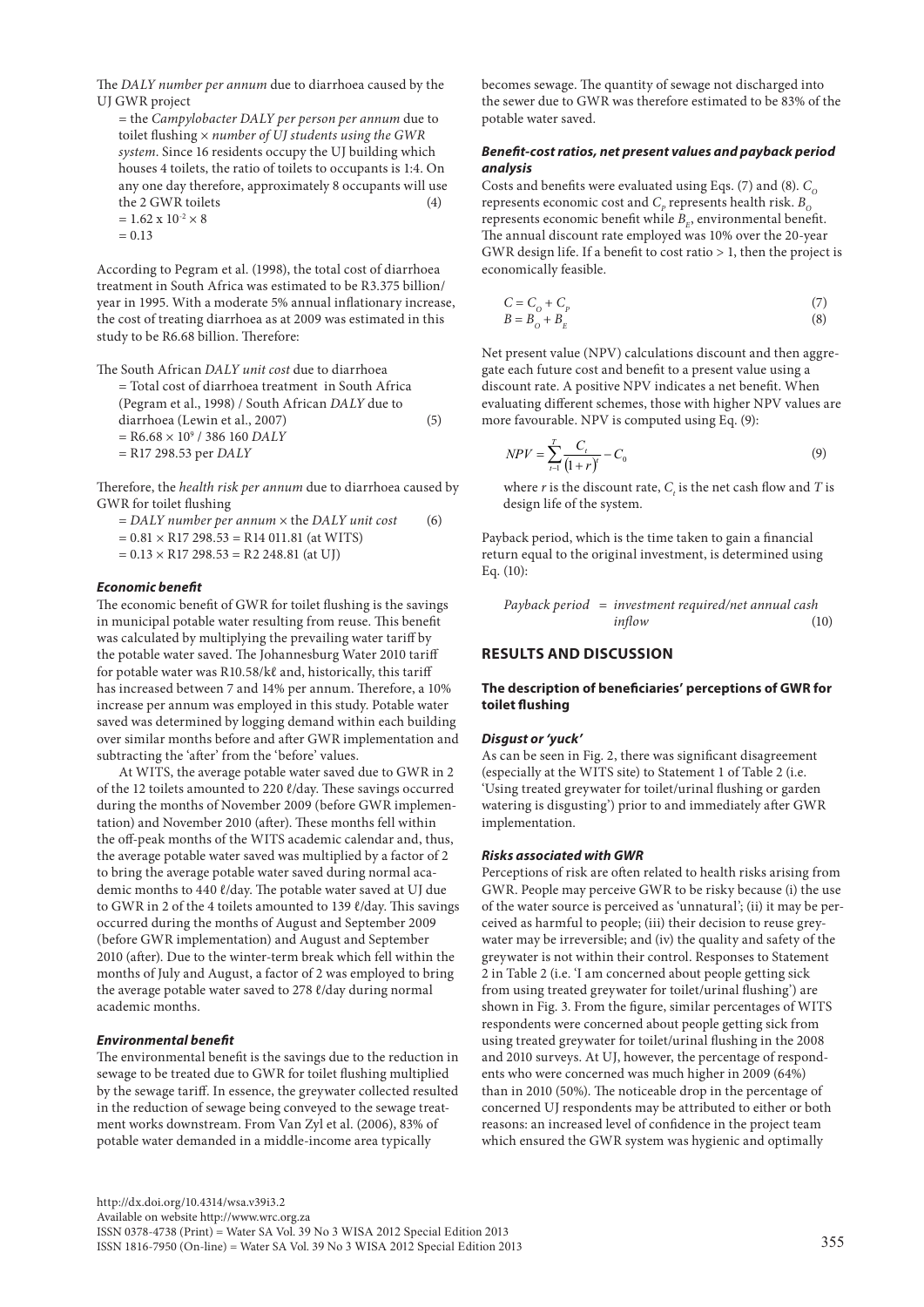

*Figure 2*

**'***Using treated greywater for toilet/urinal flushing or garden watering is disgusting***'**



*Figure 3 'I am concerned about people getting sick from using treated greywater for toilet/urinal flushing'*



#### *Figure 4*

 *'I am comfortable using treated greywater for toilet/urinal flushing'*

functioning; or some 2009 respondents who may have contributed to the percentage of respondents *'*…concerned about people getting sick…', did not return in 2010 and hence were not part of the 2010 respondents. Also visible in Fig. 3, is the higher percentage of respondents at UJ (the university residential building) '…concerned about people getting sick…' than at WITS (the university academic building).

#### *Uses of greywater*

As shown in Fig. 4, large percentages of WITS respondents were comfortable using treated greywater for toilet flushing before and after GWR. At UJ, however, although no respondents disagreed with the statement prior to and immediately after implementation, the percentages of respondents in disagreement with the statement increased subsequently. Some operational issues at UJ (e.g. turbid greywater in the toilet bowls often forming an unsightly ring above the greywater level, and unpleasant smells during flushing resulting from a period of irregular maintenance) were likely to have caused the increase in the percentage of respondents in disagreement with the statement months after implementation. Also visible in Fig. 4, is the higher percentage of respondents at WITS (the university academic building) '…comfortable using treated greywater for toilet/urinal flushing' than at UJ (the university residential building).

In comparison to garden watering, most WITS and UJ respondents preferred toilet flushing. Some comments to this effect include:

- 'I am a bit reluctant to use it for garden watering as this might have a negative impact on the plants due to the chemicals used during processing. However for toilet flushing, I don't have a problem.'
- 'I am very concerned about using greywater for gardening because sometimes people drink water that they use to water plants, and it will be a little bit unsafe.'
- 'My only concerns are watering vegetable gardens…'

*\** The statement in the questionnaire reads 'I am comfortable using treated greywater originating from the hand basins (WITS) / bath tubs and showers (UJ) within the building for toilet/urinal flushing'.

#### *The issue of choice*

A high percentage of WITS respondents (Fig. 5) were prepared to use treated greywater for toilet/urinal flushing or garden watering without the compulsion of a water shortage. At UJ, a similar high percentage of respondents were prepared to use treated greywater for toilet/ urinal flushing or garden watering without the compulsion of a water shortage. Three months after implementation at UJ, there was a notable decrease (from 64% to 39%) in the percentage of respondents making this claim. The operational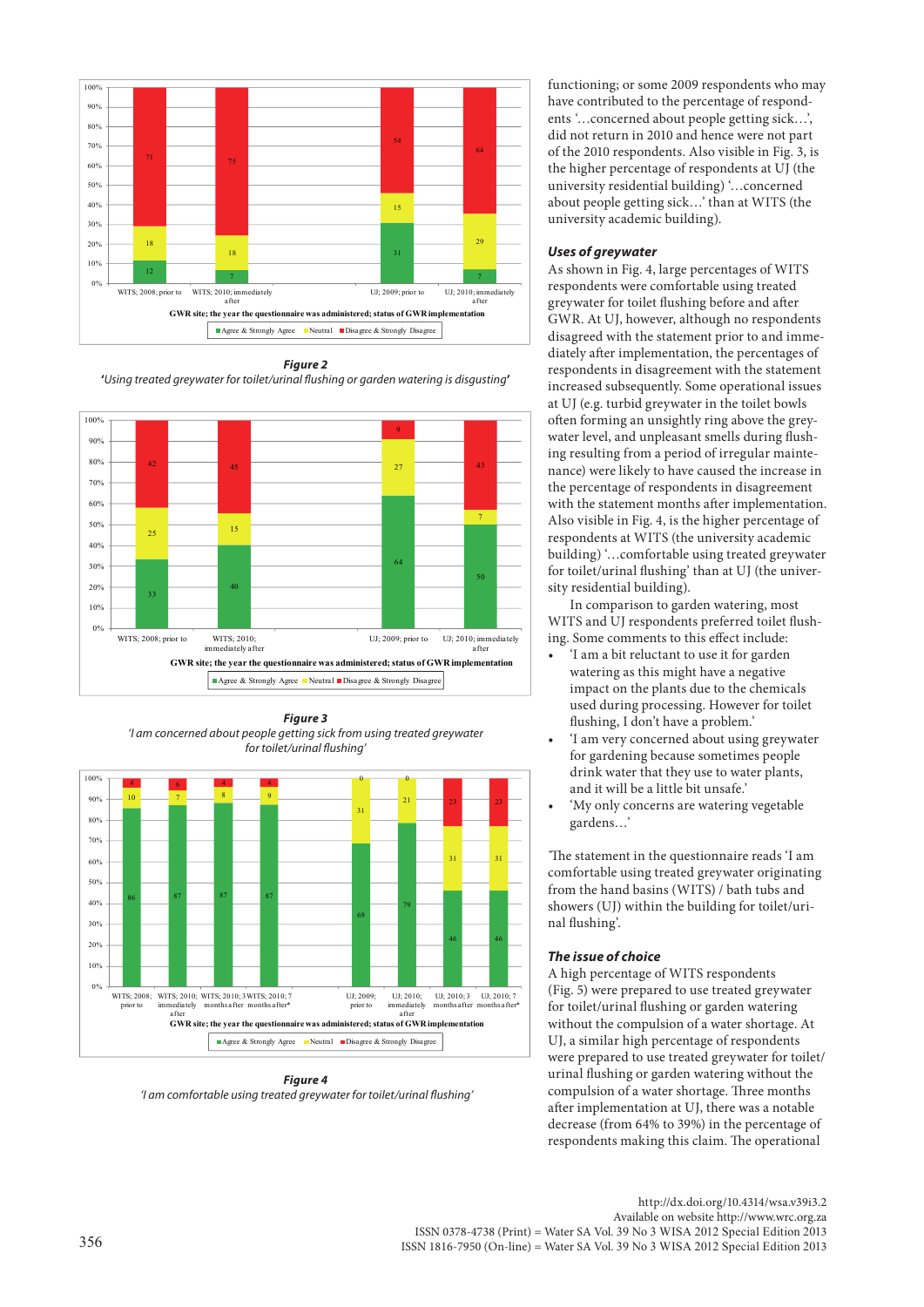

*Figure 5 'I will only be prepared to use treated greywater for toilet/urinal flushing or garden watering during a water shortage'*



## *Figure 6*

*'I am comfortable with a dual water distribution system to be installed where I currently reside (UJ) / at the School (WITS)'*

issues experienced at UJ shortly after GWR implementation, and discussed in the section above, were likely to have caused this decrease. Also visible in Fig. 5, is the higher percentage of respondents at WITS (the university academic building) who disagreed with the statement (i.e. 'I will only be prepared to use treated greywater for toilet/urinal flushing or garden watering during a water shortage') than at UJ (the university residential building).

Figure 6 also displays responses to a second issue of choice: a high percentage of WITS and UJ respondents were comfortable for a GWR system to be installed at the School and residence respectively before and after implementation. Although marginal, the results in Fig. 6 show a larger percentage of positive respondents at WITS than at UJ.

Highlights of perceptions expressed above were:

- Amongst the potential uses for greywater presented to respondents (i.e. toilet flushing and irrigation), toilet flushing was preferred. This was due to the perception of possibly less contact with the greywater if used for flushing than if used for irrigation, and the potential harm greywater posed to irrigated plants.
- There was general preference amongst respondents for GWR for toilet flushing at WITS (the university academic building) than at UJ (the university residential building).
- Prior to implementation of the GWR systems, a significant percentage of respondents were comfortable using treated greywater for toilet flushing. After implementation, and the problems and/ or discomforts experienced by the respondents (e.g. turbid greywater in the toilet bowls often forming an unsightly ring above the greywater level, and unpleasant smells during flushing resulting from a period of irregular maintenance), there were less respondents comfortable about using treated greywater for toilet flushing. To rectify this, the project team ensured that respondents' concerns were extensively discussed, the GWR systems which required high maintenance were subsequently regularly maintained, and problems were speedily rectified.
- In Questionnaires 2, 3 and 4, *smell*, *colour* and *greywater tariff* were highlighted by respondents as the attributes of greywater that were important to them.

## **Attributes of greywater that were important to beneficiaries when reusing greywater and willingness to pay for these attributes**

The attributes of greywater investigated were the attributes highlighted by respondents in Questionnaires 2, 3 and 4 as important to them - *colour*, *smell* and *greywater tariff*. Table 4 presents results of the regression analysis carried out using data collected using Table 3. The coefficients indicate the influence of a specific attribute on the overall preference. The more positive or negative the coefficient is, the more influence (positive or negative) that attribute has on overall preference. The coefficient of determination,  $R^2$  shows a modest but acceptable fit (0.66–0.69) between the data and the least squares model, as the closer  $R^2$  is to 1.00, the better the fit. The largest coefficient (±5.28 for *smell*) points to the most important

attribute of greywater as far as beneficiaries were concerned. *Colour* was next in importance (±2.53) and then *greywater tariff* ( $\pm$ 1.29). Table 5 shows that respondents were willing to pay twice as much for improving the *smell* than the *colour* of the greywater.

## **Economic analysis of implemented GWR systems**

The following represent the figures and assumptions employed in the analysis presented in Tables 6 and 7:

- Capital costs comprised the costs of purchasing and retrofitting the GWR system.
- Recurrent costs comprised the costs of electricity for operating the pumps, cistern and chlorine blocks for colour and disinfection, respectively, and maintenance. Measured electricity consumption at both sites was approx. 2 KWh/ month, which is approx. R3/month. Forty-five cistern blocks (at approximately R8 per block per week) and 80 chlorine blocks (at approximately R10 per block) were required per annum. Maintenance was undertaken by students and hence not billable.
- The estimated GWR system design life was 20 years.
- Pumps are to be replaced every 10 years. The 2009 cost of pumps was R4 000.00.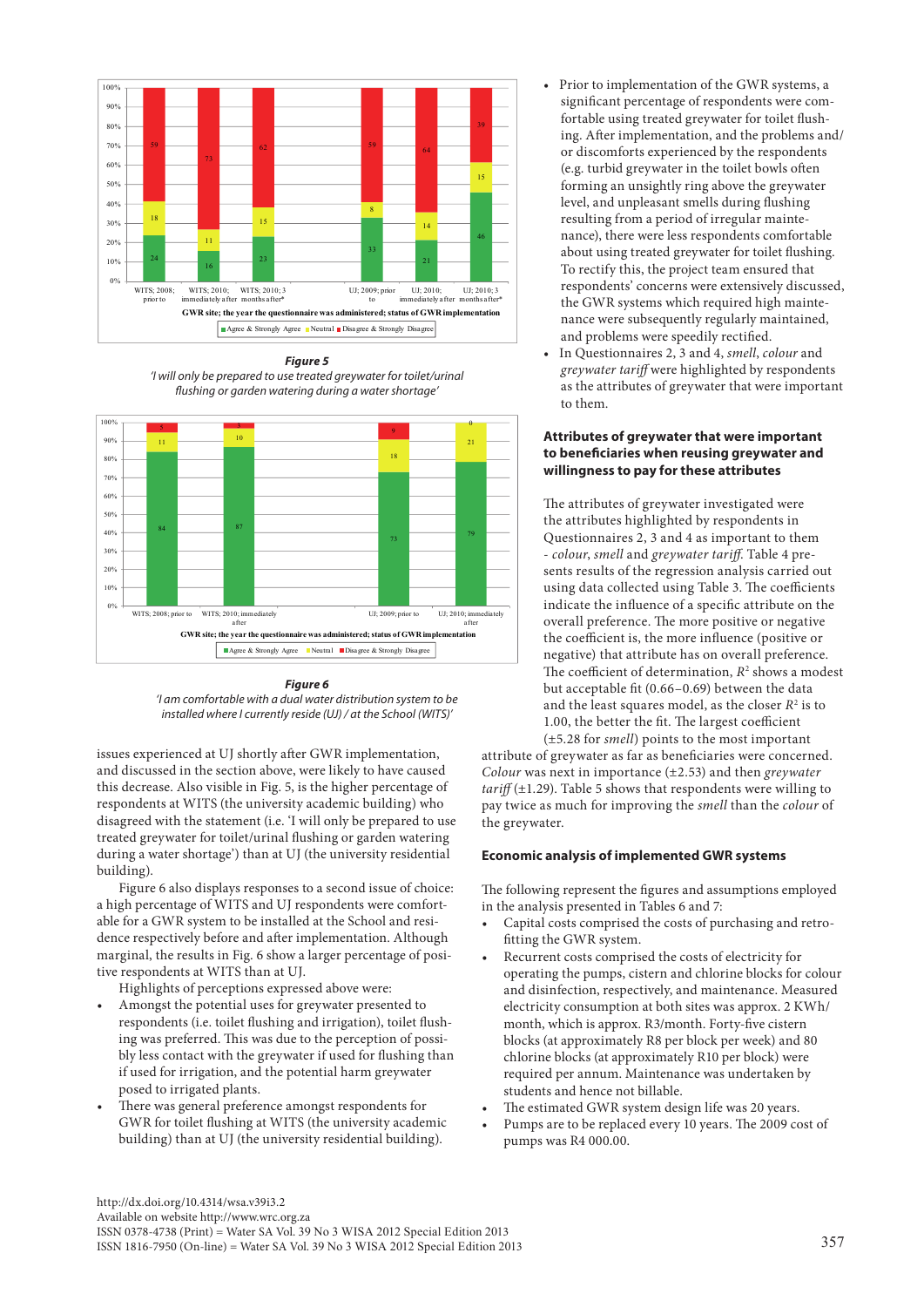| <b>TABLE 4</b>                                  |                                                        |                                                         |  |  |  |  |  |  |  |  |
|-------------------------------------------------|--------------------------------------------------------|---------------------------------------------------------|--|--|--|--|--|--|--|--|
| Regression analysis of the attributes of        |                                                        |                                                         |  |  |  |  |  |  |  |  |
| greywater important to beneficiaries            |                                                        |                                                         |  |  |  |  |  |  |  |  |
| Variable                                        | Coefficient<br>for the most<br>desirable<br>preference | Coefficient<br>for the least<br>desirable<br>preference |  |  |  |  |  |  |  |  |
| Multiple R                                      | 0.83                                                   | 0.83                                                    |  |  |  |  |  |  |  |  |
| $R^2$                                           | 0.69                                                   | 0.69                                                    |  |  |  |  |  |  |  |  |
| Adjusted $R^2$                                  | 0.66                                                   | 0.68                                                    |  |  |  |  |  |  |  |  |
| Standard error                                  | 2.03                                                   | 2.03                                                    |  |  |  |  |  |  |  |  |
| Observation (12 attribute x 12)<br>respondents) | 144                                                    | 144                                                     |  |  |  |  |  |  |  |  |
| Constant, ej                                    | 1.89                                                   | 10.99                                                   |  |  |  |  |  |  |  |  |
| Blue colour                                     | 2.53                                                   | $\bf{0}$                                                |  |  |  |  |  |  |  |  |
| Grey colour                                     | 0                                                      | $-2.53$                                                 |  |  |  |  |  |  |  |  |
| Pleasant smell                                  | 5.28                                                   | $\bf{0}$                                                |  |  |  |  |  |  |  |  |
| Unpleasant smell                                | 0                                                      | $-5.28$                                                 |  |  |  |  |  |  |  |  |
| Tariff (50% of drinking water)                  | 1.29                                                   | $\bf{0}$                                                |  |  |  |  |  |  |  |  |
| Tariff (75% of drinking water)                  | 0.75                                                   | $-0.54$                                                 |  |  |  |  |  |  |  |  |
| Tariff (100% of drinking water)                 | 0                                                      | $-1.29$                                                 |  |  |  |  |  |  |  |  |

| <b>TABLE 5</b><br>Willingness to pay for greywater attributes |                      |                                                                      |  |  |  |  |  |  |  |  |  |  |
|---------------------------------------------------------------|----------------------|----------------------------------------------------------------------|--|--|--|--|--|--|--|--|--|--|
| Attribute                                                     | $\beta$ c/ $\beta$ y | Rand/m <sup>3</sup> ( $\beta$ c x 2010/11 tariff for drinking water) |  |  |  |  |  |  |  |  |  |  |
| Smell                                                         | 4.1                  | R <sub>0.43</sub>                                                    |  |  |  |  |  |  |  |  |  |  |
| Colour                                                        | 2.0                  | R <sub>0.21</sub>                                                    |  |  |  |  |  |  |  |  |  |  |

- Potable water tariffs were estimated to increase at 10% per annum.
- Sewage tariffs were estimated to increase at 8% per annum.
- Electricity tariffs were estimated to increase annually by 30% from 2010 to 2012 and thereafter by 10%.
- The cost of cistern blocks was estimated to increase at 5% per annum.
- The service agreement item was a once-off cost for 12 months after installation.
- Due to the nature of the activities occurring within the different buildings, the WITS GWR system was estimated to be functional for 330 days (i.e. 90% of the year) while the UJ GWR system was estimated to be functional for 200 days (i.e. 55% of the year).

The results of the economic analysis conducted for the WITS and UJ systems are presented in Tables 6 and 7. Of note, payback periods at WITS and UJ were not achieved within the 20-year design life of the GWR systems. Unfortunately, the estimated annual costs of treating diarrhoea in the targeted populations due to GWR (represented by *health risk*) significantly contributed to the lack of payback within 20 years at both sites. In summary, both systems generated a net loss and were economically unfeasible.

If the *health risk* costs were excluded from the WITS economic analysis, payback period would be achieved within 16 years, benefit–cost ratio would be **−**0.78 and NPV would be **−**R11 512.98. At UJ, payback period would still not be achieved within the 20-year design life of the GWR system, benefit–cost ratio would be **−**0.23 and NPV would be **−**R51 885.15. The earlier payback period at WITS (i.e. 16 years) in comparison to UJ resulted from the larger volumes of potable water saved

|                                                               | <b>TABLE 6</b><br>Economic analysis of the WITS GWR system over a 20-year design life* |                  |                            |                  |                             |                             |                         |                  |                 |                         |                 |                      |                        |                                |                                    |                                |                                 |                                |                  |                        |                     |
|---------------------------------------------------------------|----------------------------------------------------------------------------------------|------------------|----------------------------|------------------|-----------------------------|-----------------------------|-------------------------|------------------|-----------------|-------------------------|-----------------|----------------------|------------------------|--------------------------------|------------------------------------|--------------------------------|---------------------------------|--------------------------------|------------------|------------------------|---------------------|
|                                                               | value<br>Present                                                                       | 5002             | 2010                       | 2011             | 2012                        | 2013                        | 2014                    | 2015             | 2016            | 2017                    | 2018            | 2019                 | 2020                   | 2021                           | 2022                               | 2023                           | 2024                            | 2025                           | 2026             | 2027                   | 2028                |
| Outflow (capital + recurrent)<br>costs(R)                     | $-52$<br>401.15                                                                        | $-39$<br>241.00  | ىت<br>264.80               | ݔ<br>339.74      | ىت<br>421.94                | Τ<br>496.99                 | ض<br>576.19             | 1659.78          | ⊥<br>$748.04$   | ⊥<br>841.23             | Ļ<br>939.66     | $\sim$<br>830.65     | 7<br>153.53            | $\frac{1}{\sqrt{2}}$<br>269.69 | $\frac{1}{\sqrt{2}}$<br>392.50     | $\frac{1}{\sqrt{2}}$<br>522.38 | $\frac{1}{\sqrt{2}}$<br>87.9378 | $\frac{1}{\sqrt{2}}$<br>805.18 | 7<br>629.09      | لئ<br>122.07           | 73<br>294.69        |
| Inflow (potable water + sewage<br>treatment savings) cost (R) | $40\,$<br>888.17                                                                       | $\sim$<br>379.83 | N<br>600.94                | $\sim$<br>842.81 | $\mathbf{\omega}$<br>107.41 | $\mathbf{\omega}$<br>396.90 | $\omega$<br>713.63      | 4 060.21         | 4 439.45        | 4<br>854.48             | S<br>$308.70$   | G<br>805.84          | $\mathsf{D}$<br>350.00 | $\mathsf{O}$<br>945.66         | $\overline{\phantom{0}}$<br>597.74 | $\infty$<br>311.63             | 9 093.24                        | 9949.04                        | 10 886.14        | $\equiv$<br>216<br>:32 | 13<br>036.13        |
| Health risk (R)                                               | $-169$<br>712<br>:22                                                                   | $-14011.81$      | $-14$<br>712<br>.40        | $-15$<br>448.02  | $-16$<br>220.42             | $-17031.44$                 | $\frac{1}{2}$<br>883.01 | $-18$<br>777.17  | $-10$<br>116.02 | $-20\,701.82$           | $-21$<br>736.92 | $-22$<br>823.76      | $-23$<br>964.95        | $-25$<br>163<br>:20            | $-26$<br>421.36                    | $-27$<br>742.43                | $-29$<br>129.55                 | $-30$<br>586.02                | $-32$<br>115.33  | $-33$<br>721.09        | $-35$<br>$-407.15$  |
| Net cash flow $(R)$                                           |                                                                                        | $-50$<br>872.98  | こ<br>376.26                | $-13944.95$      | $-14$<br>534.95             | $-15$<br>131.53             | -15<br>745.57           | $-16$<br>1376.74 | $-17$<br>024.61 | $\frac{1}{2}$<br>788.57 | $-18$<br>367.87 | $-26$<br>848<br>.56  | $-19$<br>768.48        | $-20$<br>1487.22               | $-21$<br>216.11                    | $\overline{12}$<br>953.18      | $-22696.09$                     | $-23$<br>442.17                | $-24188.28$      | $-24$<br>$-930.83$     | $-25$<br>665.70     |
| Cumulative cash flow $(R)$                                    |                                                                                        | $-50$<br>872.98  | $\mathfrak{g}_4$<br>249.24 | $-78$<br>194.19  | $-92$<br>729.14             | $-107860.67$                | $-123$<br>606.24        | $-139982.98$     | -157<br>7007.59 | $-174696.16$            | $-193064.03$    | $-219$<br>912<br>.59 | $-239681.08$           | $-260$<br>168.30               | $-281384.41$                       | $-303$<br>337.59               | $-326033.68$                    | $-349$<br>475.85               | $-373$<br>664.13 | $-398$<br>594.96       | $-424$<br>$-260.66$ |

*\*Interest rate = 10%; benefit-cost ratio = −0.18; net present value = −R181 225.20; payback period is not achieved within the 20-year design life of the GWR system*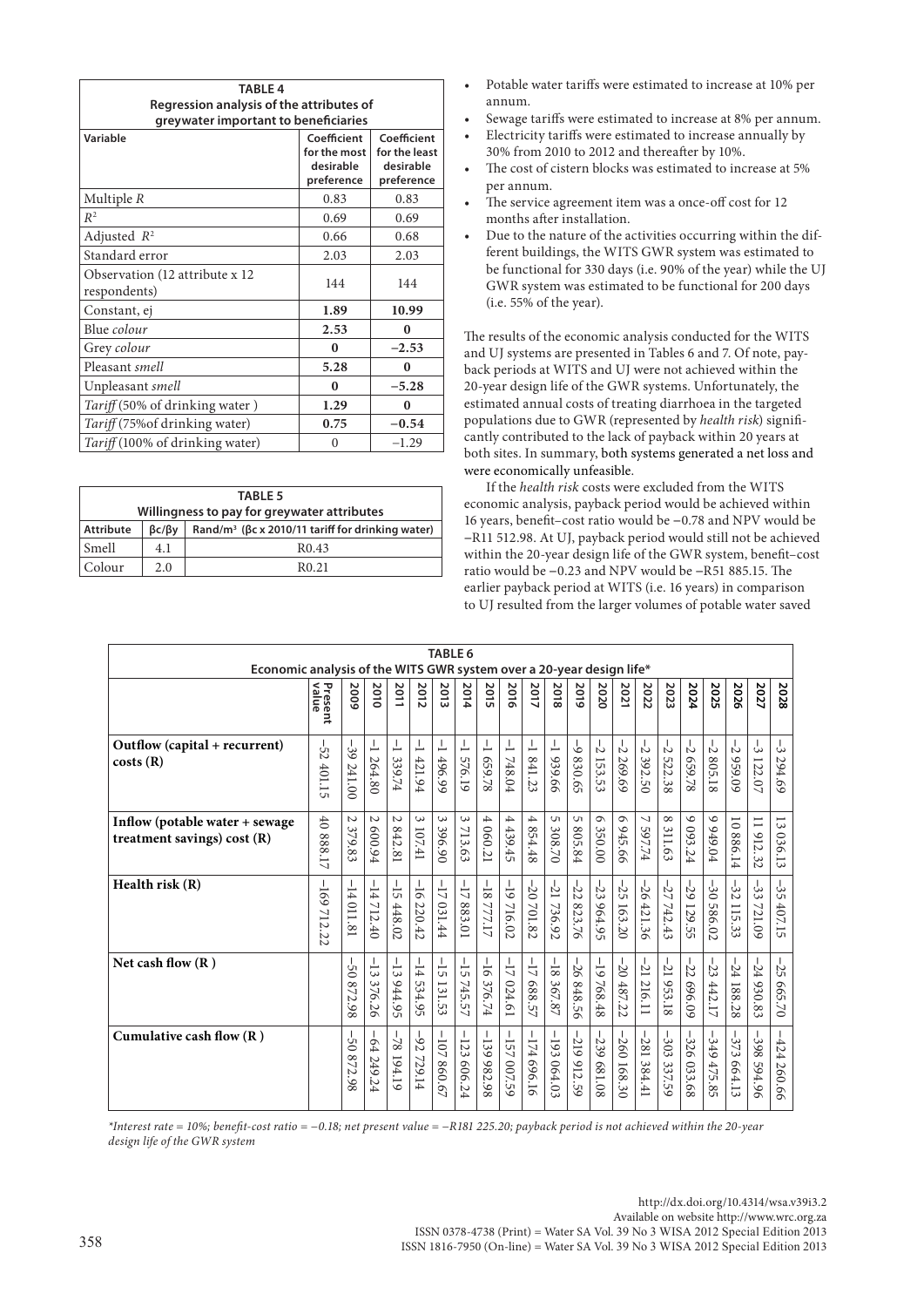|                                                               | <b>TABLE 7</b><br>Economic analysis of the UJ GWR system over a 20-year design life** |                 |              |                         |                                    |              |                          |                  |                 |              |                                                     |                  |                      |                  |                  |                              |                                           |                             |                         |                  |              |
|---------------------------------------------------------------|---------------------------------------------------------------------------------------|-----------------|--------------|-------------------------|------------------------------------|--------------|--------------------------|------------------|-----------------|--------------|-----------------------------------------------------|------------------|----------------------|------------------|------------------|------------------------------|-------------------------------------------|-----------------------------|-------------------------|------------------|--------------|
|                                                               | Present<br>value                                                                      | 5009            | 2010         | 2011                    | 2012                               | 2013         | 2014                     | 2015             | 2016            | 2017         | 2018                                                | 2019             | 2020                 | 2021             | 2022             | 2023                         | 2024                                      | 2025                        | 2026                    | 2027             | 2028         |
| Outflow (capital + recurrent)<br>costs(R)                     | $-67$<br>542.06                                                                       | ŚŚ.<br>896.00   | ⊥<br>264.80  | ے<br>339.74             | ⊥<br>421.94                        | ⊥<br>496.99  | ᆜ<br>576.19              | T<br>87.93       | ⊥<br>748.04     | ⊥<br>841.23  | ⊥<br>939.66                                         | P<br>830.65      | $\sqrt{ }$<br>153.53 | 7<br>269.69      | 5<br>392.50      | 7<br>522.38                  | $\frac{1}{\sqrt{2}}$<br>659.7<br>$\infty$ | 7<br>805.18                 | 7<br>629.09             | لى<br>122.07     | لى<br>294.69 |
| Inflow (potable water + sewage<br>treatment savings) cost (R) | 15<br>06'999                                                                          | 911.28          | 995.95       | 088.57                  | $\overline{\phantom{0}}$<br>189.89 | I<br>300.74  | I<br>422.03              | 554.73           | I<br>96'669     | I<br>858.88  | $\boldsymbol{\mathsf{c}}$<br>032<br>$\overline{81}$ | $\sim$<br>223.17 | $\sim$<br>431.54     | $\sim$<br>659.63 | $\sim$<br>909.33 | $\mathbf{\hat{z}}$<br>182.69 | $\omega$<br>481.98                        | $\mathbf{\omega}$<br>69'608 | $\rightarrow$<br>168.52 | 4<br>561.47      | 4<br>991.80  |
| Health risk (R)                                               | $-27$<br>237.78                                                                       | Ń<br>248.81     | 7<br>361.25  | Ļ<br>479.31             | 7<br>603.28                        | 7<br>733.44  | Ļ<br>11'028              | ႕<br>013.62      | ىك<br>164.30    | J,<br>322.52 | ىك<br>488.64                                        | ႕<br>663.07      | ကိ<br>846.23         | $-4038.54$       | 4<br>240.47      | $-4452.49$                   | 4<br>675.11                               | $^+$<br>808.87              | Ъ<br>154.31             | ს<br>თ<br>412.03 | ι,<br>682.63 |
| Net cash flow $(R)$                                           |                                                                                       | ù,<br>233<br>ΰñ | $-2630.10$   | 5<br>730.48             | 7<br>835.33                        | 5<br>929.69  | ىك<br>024.28             | ကိ<br>$118.67\,$ | ىئ<br>212<br>38 | ှ<br>304.86  | ىئ<br>395.49                                        | $-11270.55$      | ىئ<br>568.22         | ىلى<br>648.59    | ىئ<br>723.64     | ကိ<br>792.18                 | ىئ<br>852.91                              | ႕<br>904.37                 | ىك<br>944.89            | $-3972.63$       | $-3985.52$   |
| Cumulative cash flow $(R)$                                    |                                                                                       | Ý,<br>N<br>33.5 | Ġ.<br>863.62 | $\mathcal{L}$<br>594.11 | Ġ,<br>429.43                       | 89<br>359.12 | $\overline{2}$<br>383.40 | $-74$<br>502.07  | $-77$<br>714.45 | 81 019.31    | 84<br>414.81                                        | $-95$<br>685.35  | $-99$<br>253.57      | $-102902.16$     | $-106$<br>625.80 | 110 417.98                   | 114<br>270.89                             | $-118$<br>175.26            | $-122$<br>120.14        | $-126092.77$     | $-130078.29$ |

*\*\*Interest rate = 10%; benefit-cost ratio = −0.71; net present value = −R79 122.93; payback period is not achieved within the 20-year design life of the GWR system.*

and thus reduced sewage treatment costs, as well as the lower capital cost of the GWR system. To achieve a payback period of 8 years while still excluding the *health risk* costs, 60% of the capital costs at WITS would have to be subsidised, while at UJ subsidies would have to cater for 98% of the initial capital cost and 100% of the projected 2019 cost of the replacement pumps. Other measures that may reduce the payback period include higher potable water and sewage treatment tariffs, larger savings in potable water volumes, or lower capital costs for the GWR systems.

# **CONCLUSION**

This paper reports on GWR for toilet flushing at a university academic building at the University of the Witwatersrand (WITS) and at a university residential building at the University of Johannesburg (UJ). The objectives of the study were (i) to describe beneficiaries' perceptions of GWR for toilet flushing at the above sites; (ii) to determine the attributes of greywater that were important to beneficiaries when reusing greywater and their willingness to pay for these attributes; and (iii) to analyse the economics (specifically benefits, costs, net present values and payback) of the implemented GWR systems. This study concludes with the following guidance for future GWR:

- The lower the possibility of contact with greywater, the more acceptable GWR is to potential beneficiaries. Hence, the preference expressed by respondents in this study for GWR for toilet flushing instead of GWR for irrigation.
- Non-residential buildings may likely be preferred to residential buildings for GWR. This was highlighted in this study as a higher percentage of respondents were generally in favour of GWR for toilet flushing at the university academic building than at the university residential building.
- *• Smell*, *colour* and *greywater tariff* must be satisfactory to GWR beneficiaries. In this study, greywater *smell* was highlighted by beneficiaries as their most important greywater attribute, followed by *colour* and, thirdly, *greywater tariff*.
- To ensure the efficient functioning of GWR systems, it is important that there is regular engagement with beneficiaries, and maintenance and repair activities.
- For GWR to be economically feasible (in terms of payback period, net present value and benefit–cost ratio), initial and recurrent costs must be significantly lower than was experienced in this study.
- A cursory assessment of the above issues could result in GWR failure.

# **REFERENCES**

- ADEWUMI JR, ILEMOBADE AA and VAN ZYL JE (2010) Decision support for assessing the feasibility of integrated wastewater reuse projects in South Africa. *Water Sci. Technol. Water Supply* **10** (2)  $251 - 267$
- CARDEN K, ARMITAGE N, SICHONE O and WINTER K (2007) The use and disposal of greywater in the non-sewered areas of South Africa: Part 2 – Greywater management options. *Water SA* **33** (4) 433–442.

BRADSHAW D, GROENEWALD P and LAUBSCHER R (2003) *Initial Burden of Disease Estimates for South Africa, 2000*. Medical Research Council of South Africa, Cape Town.

- FARUQUI N and AL-JAYYOUSI O (2002) Greywater reuse in urban agriculture for poverty alleviation – A case study in Jordan. *Water Int.* **27** (3) 387–394.
- GHISI E and FERREIRA DF (2007) Potential for portable water savings by using rainwater and greywater in multi-storey residential buildings in Southern Brazil. *Build. Environ.* **42** 2512–2522.
- HURLIMANN AC AND McKAY JM (2007) Urban Australians using recycled water for domestic non-potable use – An evaluation of the attributes price, saltiness, colour and odour using conjoint analysis.